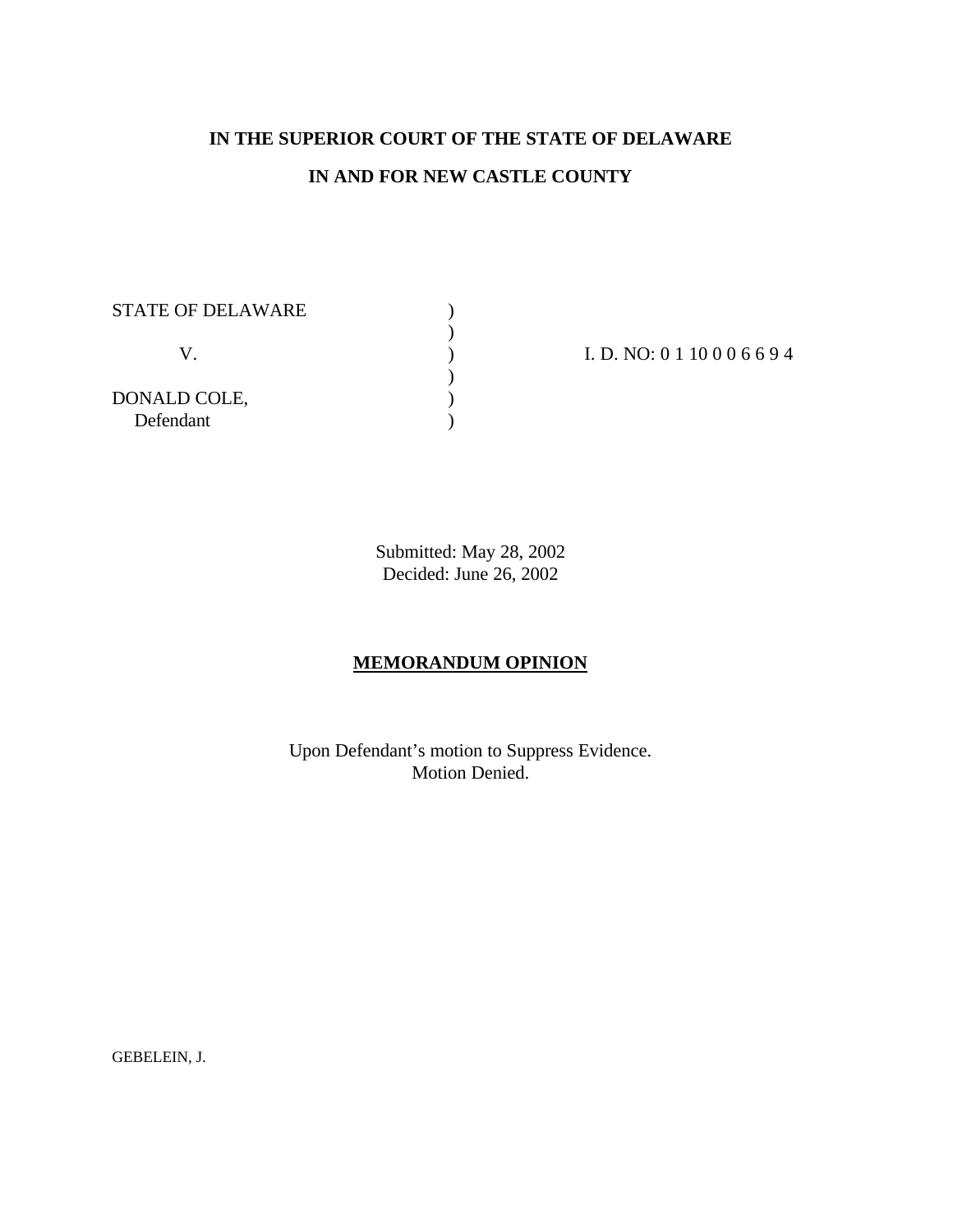Defendant Donald Cole ("Cole") is charged with attempted murder first degree, robbery first degree, burglary first degree, assault first degree, carrying a concealed deadly weapon and possession of a firearm during the commission of a felony.

#### I. **FACTUAL BACKGROUND**

On or about the  $22^{nd}$  day of August, 2001, it is alleged that Donald Cole entered a dwelling, at night, intending to commit the crime of robbery therein. It is further alleged that while in the dwelling, either Cole, his companion, or both of them shot a man and assaulted one woman.

### **II. DISCUSSION**

D.R.E., Rule 702 is intended to track the F.R.E., Rule 702. If testimony will "assist the trier of fact to understand the evidence or to determine a fact in issue" a witness may testify as an expert based on grounds ranging from education to experiences.<sup>1</sup> A trial judge has the responsibility of determining whether the expert witness' testimony meets those requirements. $^2$  In addition, the trial judge has broad latitude in determining whether expert

 $\overline{a}$ 

 $1$  D.R.E., Rule 702 (2002).

<sup>2</sup> *Daubert v. Dow Pharmaceuticals, Inc.,* U.S. Supr., 509 U.S. 579, 113 S.Ct. 2786, 125 L.Ed.2d 469 (1993).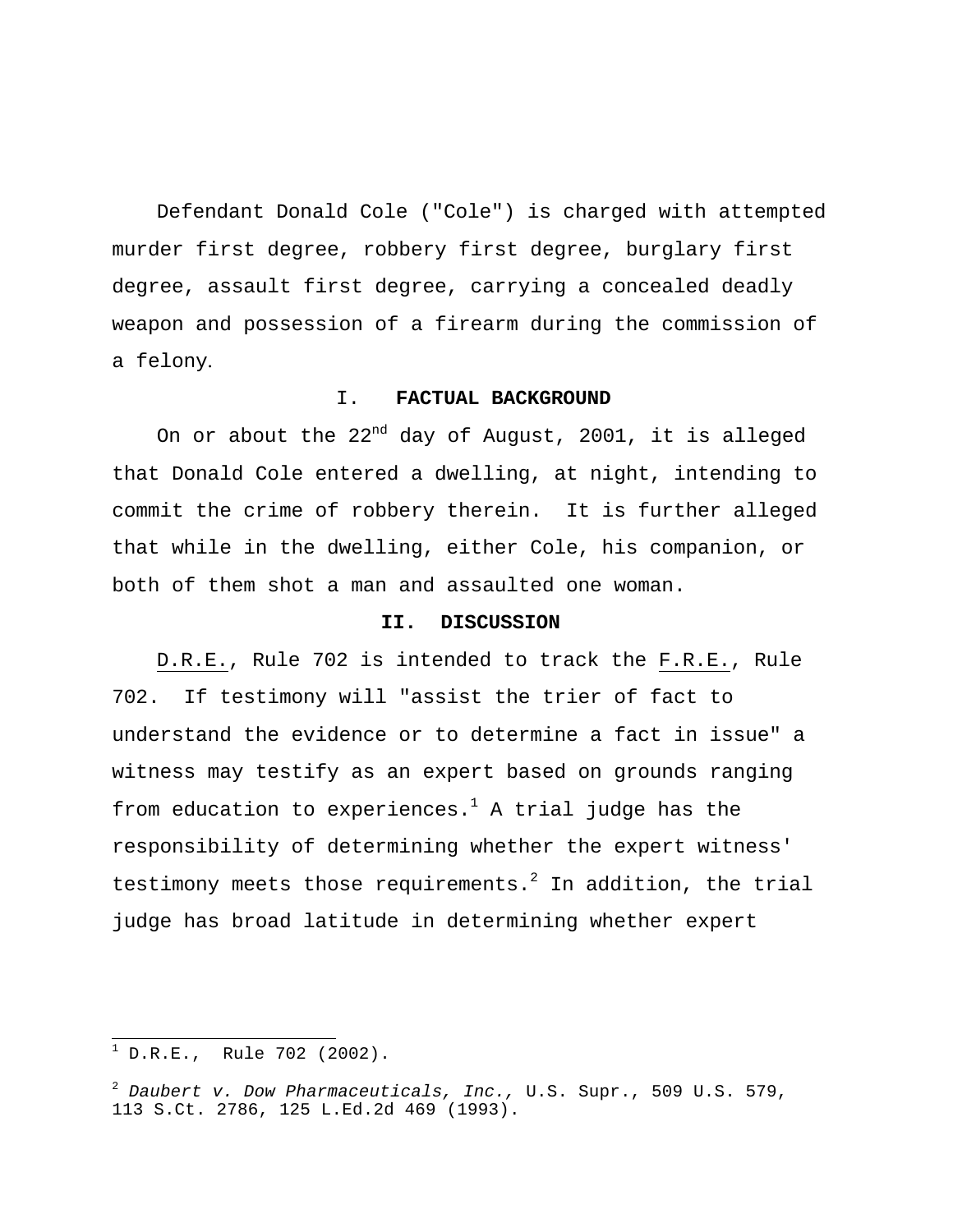testimony is reliable.<sup>3</sup> A judge must determine whether the expert's testimony is 1) reliable and 2) relevant to the issue.<sup>4</sup>

The judicial "gatekeeping" role first discussed in *Daubert v. Merrell Dow Pharmaceuticals, Inc.,* has since been recognized as the guideline for admitting expert testimony in a given case. *Kumho Tire<sup>5</sup>* expanded the realm of *Daubert*  to include expert testimony that was not scientifically based. In *Kumho Tire* the court decided that the purpose of *Daubert* was to ensure that the expert witness' testimony was reliable whether based on

scientific, or non-scientific experiences.

In *Daubert,* the United States Supreme Court laid out general observations, but not a definitive checklist in order to determine whether expert evidence is reliable.<sup>6</sup> Those observations include 1) whether it can be (and has been) tested; 2) whether the theory or technique has been subjected to peer review and publication 3) whether there is a known or potential rate of error and the existence and maintenance of standards controlling the technique's

 $\overline{a}$ 

<sup>3</sup> *Kumho Tire Company, LTD. v. Carmichael,* U.S. Supr., 526 U.S. 137,119 S.Ct. 1167, 143 L.Ed.2d 238 (1999).

<sup>4</sup> *Daubert v. Dow Pharmaceuticals, Inc.*, 509 U.S. 579, 597 (1993)

<sup>5</sup> *Kumho Tire Company, LTD. v. Carmichael, 5*26 U.S. 137, 152 (1999)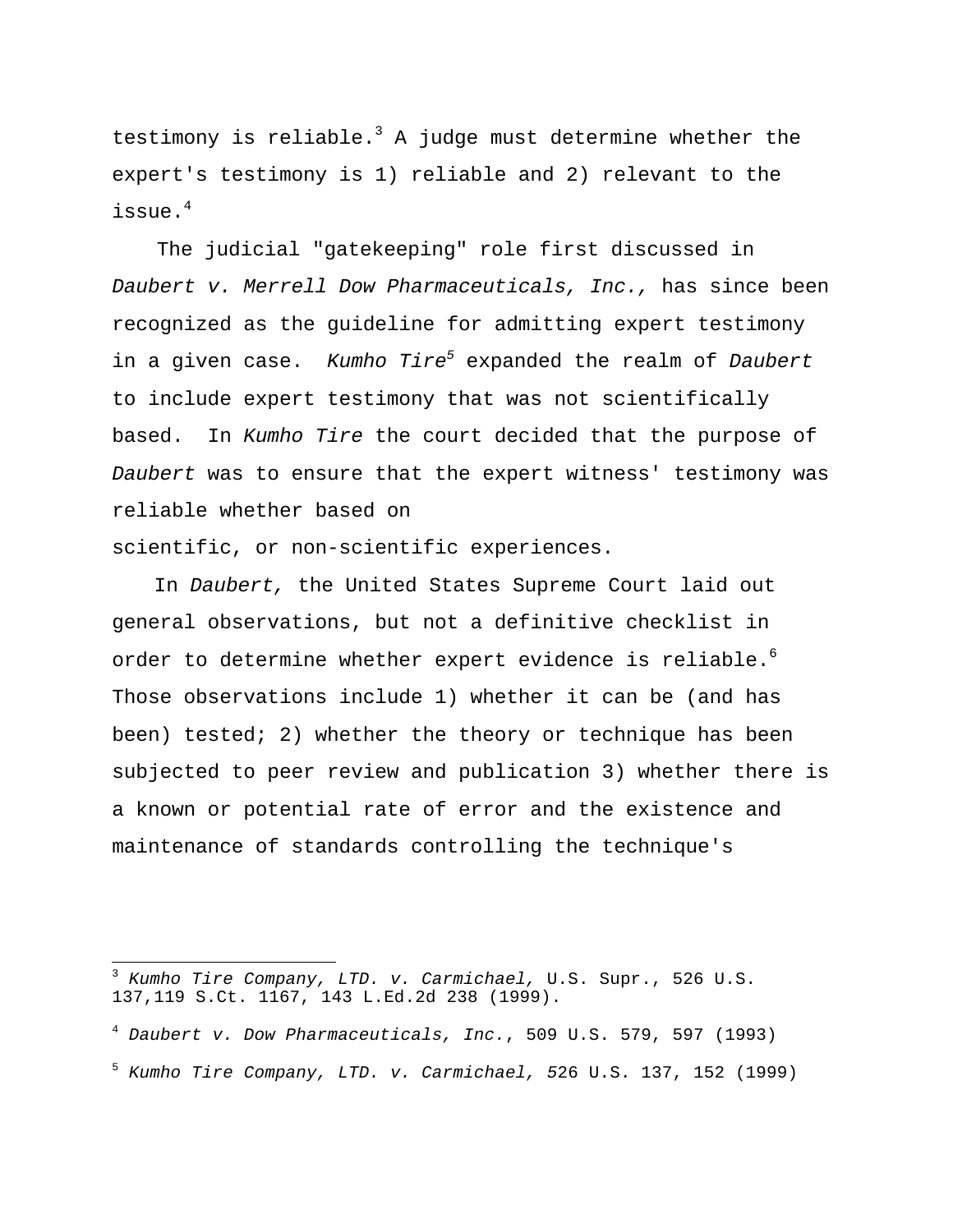operation; and 4) whether the theory or technique has been met with general acceptance in its scientific community.<sup>7</sup>

In terms of the first factor Daubert suggests a trial court should consider, fingerprint analysis is a theory that can be and has been tested. The existence of numerous studies supports the conclusion that fingerprints are unique.<sup>8</sup> Also, fingerprint analysis has been subjected to, substantial peer review and publication. Through peer review, cross-examination and professional training, peers have the opportunity to examine fingerprint analysis and establish relevant standards.<sup>9</sup>

In terms of the third *Daubert* factor, the error rate in identifying latent fingerprints is extremely low.<sup>10</sup> Also, an examiner's opinion can be tested by having another qualified technician compare the same prints. In that way, the potential for human errors can be prevented. The fourth Daubert factor is satisfied by the fact that fingerprint

<sup>9</sup> United States *v, Harvard*, 7th Cir., 117 F.Supp.2d 848, 854 (2000).  $10$  Id at 854.

<sup>-</sup><sup>6</sup> 509 U.S. 579, 593 (1993).

 $7$  Id at 593-94.

<sup>8</sup> *United States v. Rogers,* 4th Cir., 2001 WL 1635494 at 1.